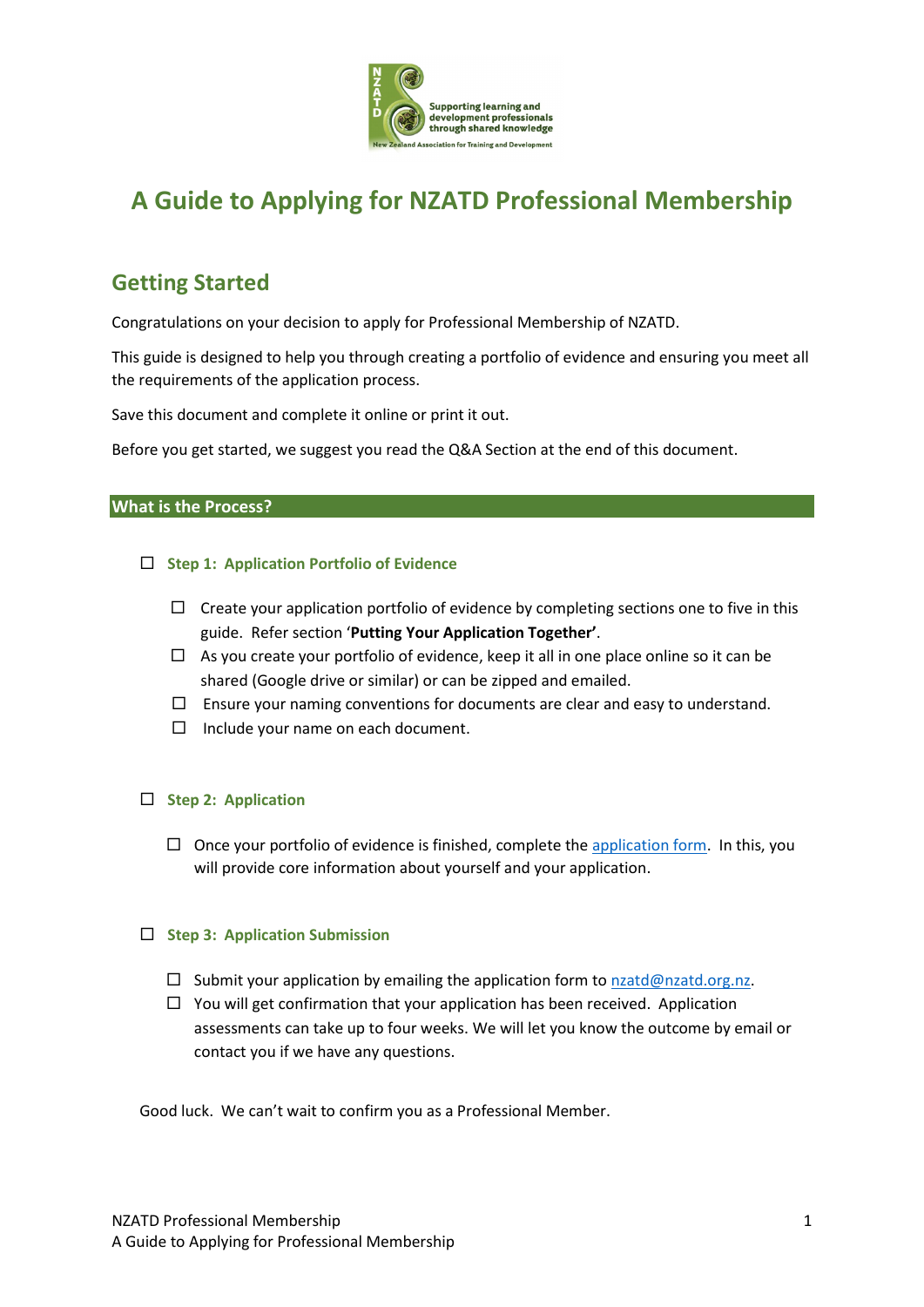

# **Putting Your Application Together**

Work through each section below, compete the checklists, answer the questions, and gather the required evidence to create your portfolio.

### **Section 1: Application Eligibility Checklist**

- 1. Complete the following checklist. You must meet all criteria to progress to section 2.
	- $\Box$  I am a fully paid member of NZATD.
	- $\Box$  I know my membership number. You can find this by logging into your NZATD account or emailing nzatd@nzatd.org.nz.
	- $\Box$  I have worked within the learning and development field for at least three of the past four years.
	- $\Box$  I can provide an up-to-date CV of my experience within my portfolio of evidence (i.e. document or online - LinkedIn). Add this to your portfolio of evidence.
	- $\Box$  I can provide a Continuous Professional Development (CPD) log showing at least 20 hours in the past two years of CPD. The log should include the event name, date, length, and host name. (You can create this in a word document or excel spreadsheet and add to your portfolio of work.). Add this to your portfolio of evidence.

### **Section 2: Evidence Pathway**

2. Read the following statement, answer the questions then go to the next step as directed.

*I have a competency-based qualification in adult learning that is accredited to at least NZQA level 4 and can provide a copy of this within my portfolio. For example:*

- *NZ Certificate in Adult tertiary teaching (Level 4 or 5)*
- *National Certificate in Adult Education and Training (Level 4 or 5)*
- *Equal or higher qualification in adult learning and development from a recognized tertiary institution*
	- No. *Go to 'Section 3: Core Competency Evidence'*.
	- Yes. Locate a copy of this document and add it to your evidence portfolio.

*Go to the 'Section 4: Specialist Competency Evidence'.*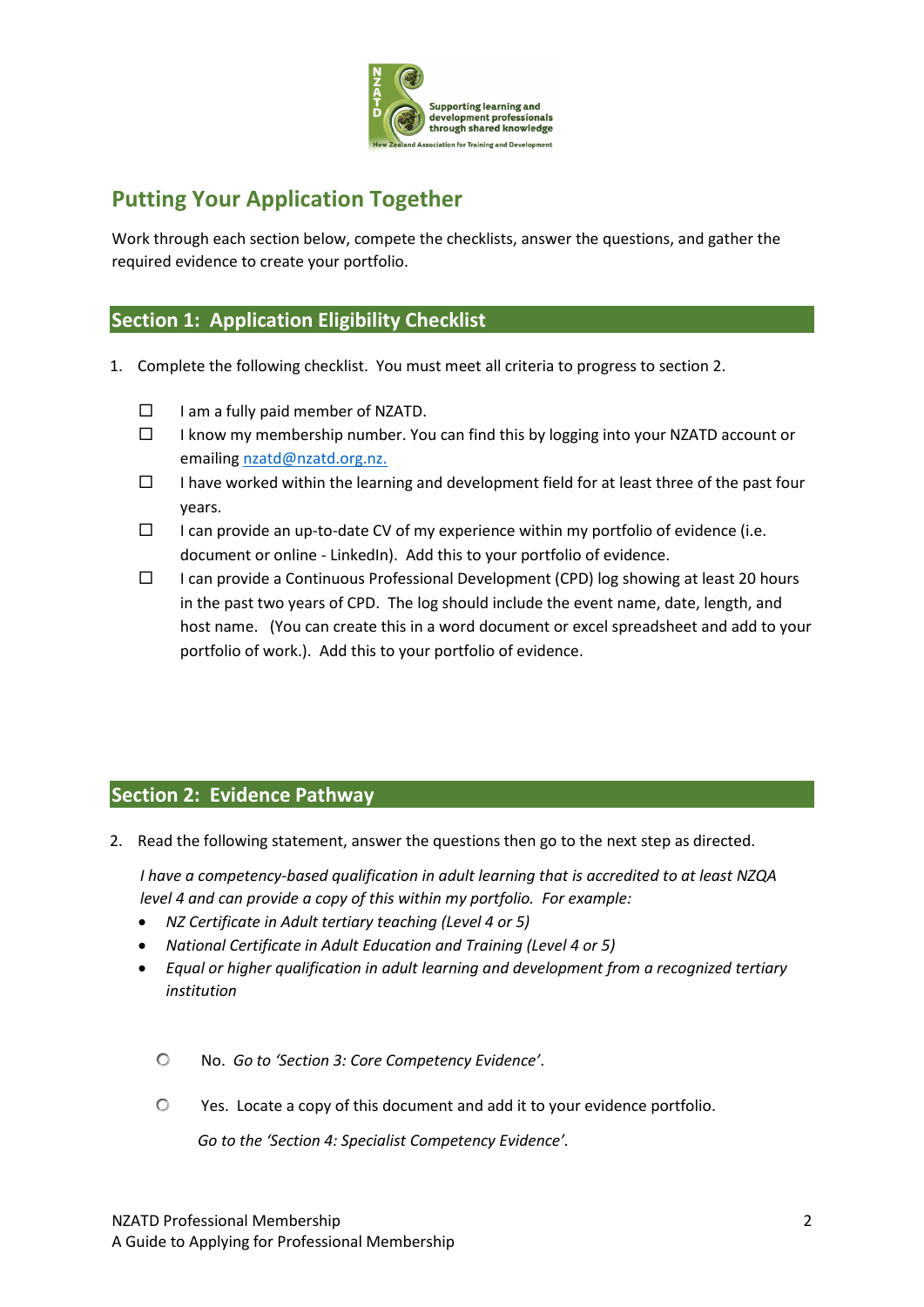

### **Section 3: Core Competency Evidence**

3. There are two core competencies within the NZATD Competency Framework. You must address *both* competencies within your application (including all elements within each competency).

### $\Box$  Core Competency - Adult Learning Principles

Instructions: Explain or describe what each element listed below means to you within your field of practice. This section is theory based and will ideally link to well-practised methodology. Each element must be addressed. As a guide, allow approx. 250 words per element or 150 words overall.

- $\Box$  How adults learn.
- $\Box$  The relative merits of a range of learning theories and how these theories can be applied in practice.
- $\Box$  What motivates adults to learn.
- $\Box$  How context impacts learning design.
- $\Box$  Examples of how adult learning principles are applied in practice.

### $\Box$  Core Competency - Learning and Development Practice

Instructions: Explain or describe what each element listed below means to you within your field of practice and provide real world evidence or examples within in your portfolio. Each element must be addressed. As a guide, allow approx. 250 words per element or 150o words overall.

- $\Box$  The purpose of a needs assessment.
- $\Box$  The purpose of a learning needs analysis.
- $\Box$  Writing targeted learning objectives and how these relate to evaluation criteria.
- $\Box$  Learning objectives and how they are supported by specific interventions.
- $\Box$  Examples of learning interventions that can be applied to meet the learning objectives.

*Go to Section 4: Specialist Competency Evidence*.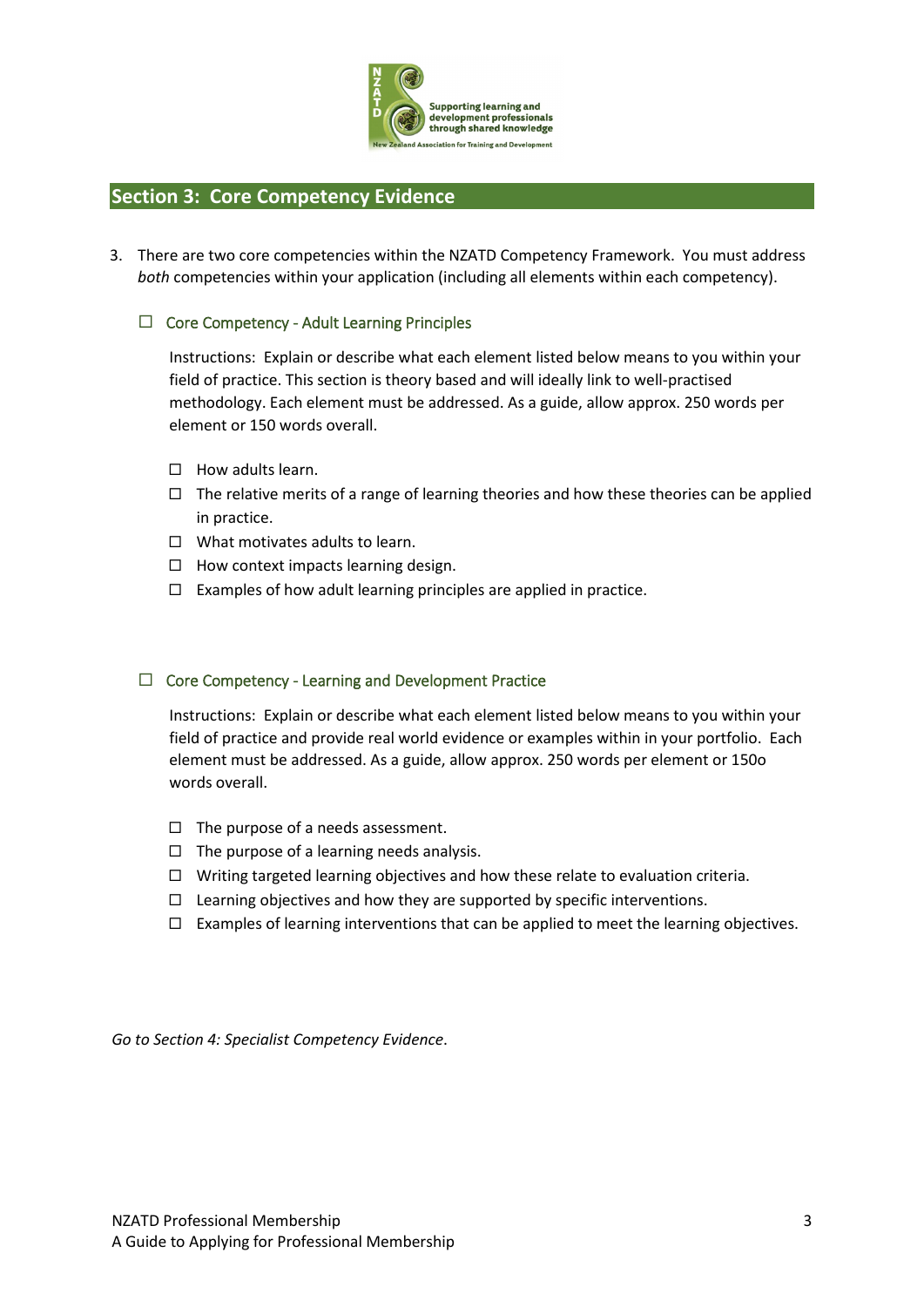

### **Section 4: Specialist Competency Evidence**

4. Choose at least one of the following specialist competencies. All elements within a selected competency must be addressed in your portfolio of evidence.

### $\Box$  Specialist Competency - Instructional Design

Instructions: Explain or describe what each element listed below means to you including real world evidence or examples of how this applies within your field of practice. Each element must be addressed and have supporting evidence included in your portfolio. For each element, write a short paragraph to explain how your evidence addresses that element.

- $\Box$  Instructional design, its purpose, and key elements.
- $\Box$  Conducting a needs assessment.
- $\Box$  Conducting a learning needs analysis.
- $\Box$  Designing learning activities consistent with adult learning principles.
- $\Box$  Designing learning activities which achieve learning objectives.
- $\Box$  Designing to meet accessibility standards.
- $\square$  Building assessment into the learning design.
- $\Box$  Employing appropriate engagement techniques.
- $\Box$  Using appropriate techniques to enable others to deliver on the learning design.

### $\Box$  Specialist Competency - On-Job Training

Instructions: Explain or describe what each element listed below means to you including real world evidence or examples of how this applies within your field of practice. Each element must be addressed and have supporting evidence included in your portfolio. For each element, write a short paragraph to explain how your evidence addresses that element.

- $\Box$  Defining On-the-Job training.
- $\Box$  Describing when it is appropriate to use On-the-Job training.
- $\Box$  Creating training plans for On-the-Job training.
- $\Box$  Conducting On-the-Job training.
- $\Box$  Applying appropriate assessment methods to ascertain whether the required performance criteria have been met.
- $\Box$  Using job aids to support the learner in the working environment, as required.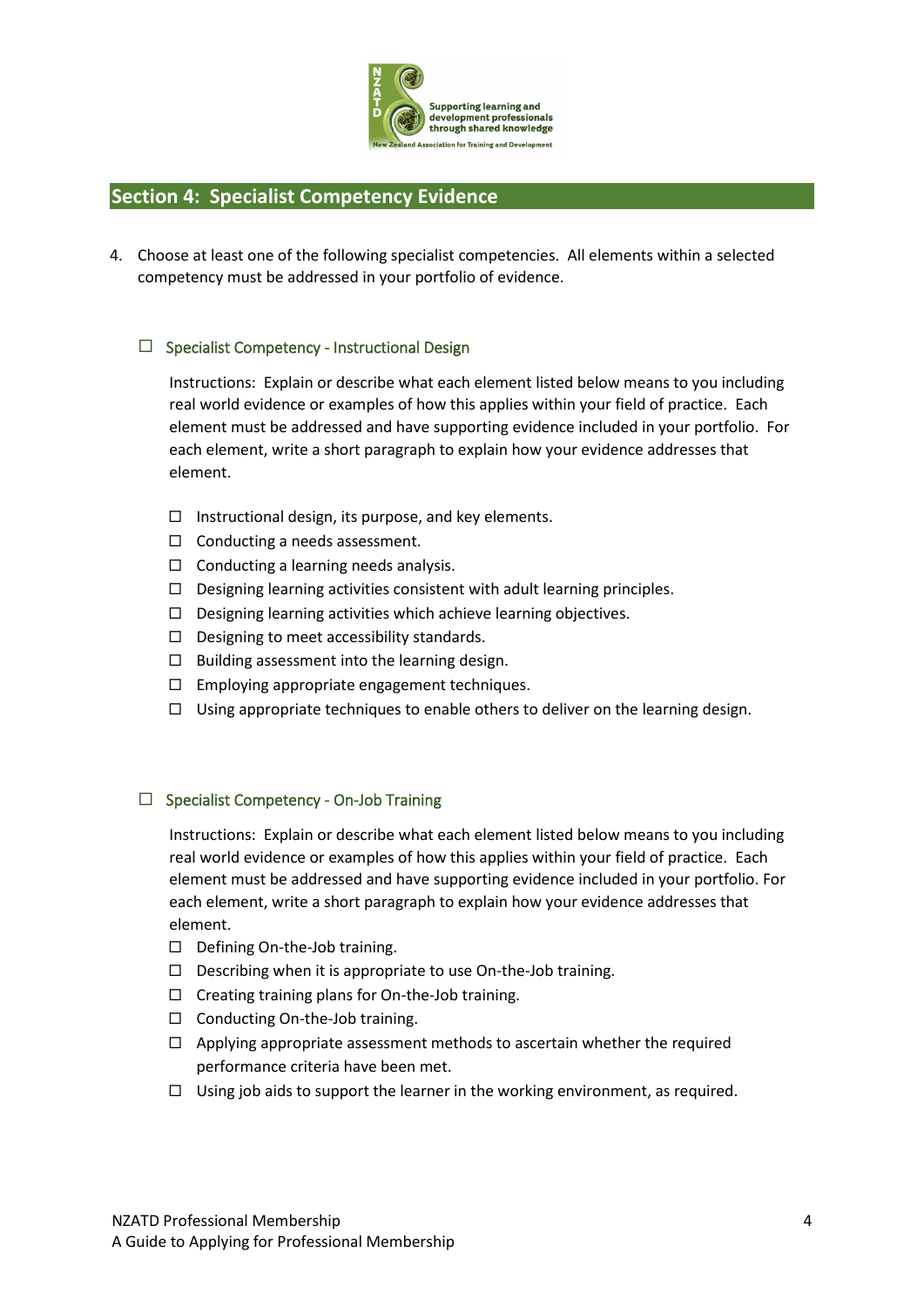

### $\Box$  Specialist Competency - Facilitation

Instructions: Explain or describe what each element listed below means to you including real world evidence or examples of how this applies within your field of practice. Each element must be addressed and have supporting evidence included in your portfolio. For each element, write a short paragraph to explain how your evidence addresses that element.

- $\Box$  Describing the difference between presentation and learning facilitation.
- $\Box$  Maintaining learner engagement throughout session.
- $\Box$  Managing group discussions.
- $\Box$  Managing learner behaviour.
- $\Box$  Managing learning for different levels of knowledge, roles, backgrounds, and personalities.
- $\Box$  Planning, preparing, and managing the learning environment and resources.
- $\Box$  Adapting training in progress to meet learner needs.
- $\Box$  Creating opportunities for participation, reflection, and social learning.
- $\Box$  Ensuring learners receives feedback on their progress.

### $\Box$  Specialist Competency - eLearning

Instructions: Explain or describe what each element listed below means to you including real world evidence or examples of how this applies within your field of practice. Each element must be addressed and have supporting evidence included in your portfolio. For each element, write a short paragraph to explain how your evidence addresses that element.

- $\square$  Designing eLearning experiences to engage learners.
- $\Box$  Applying accessibility standards.
- $\Box$  Designing and applying on-line instructional design tools in appropriate ways to achieve learning outcomes.
- $\Box$  Understanding the principles of effective user experience (UX).
- $\Box$  Applying basic visual design principles that facilitate learning.
- $\Box$  Incorporating appropriate feedback mechanisms to support the learning process.
- $\Box$  Developing engaging assessments which match the learning outcomes.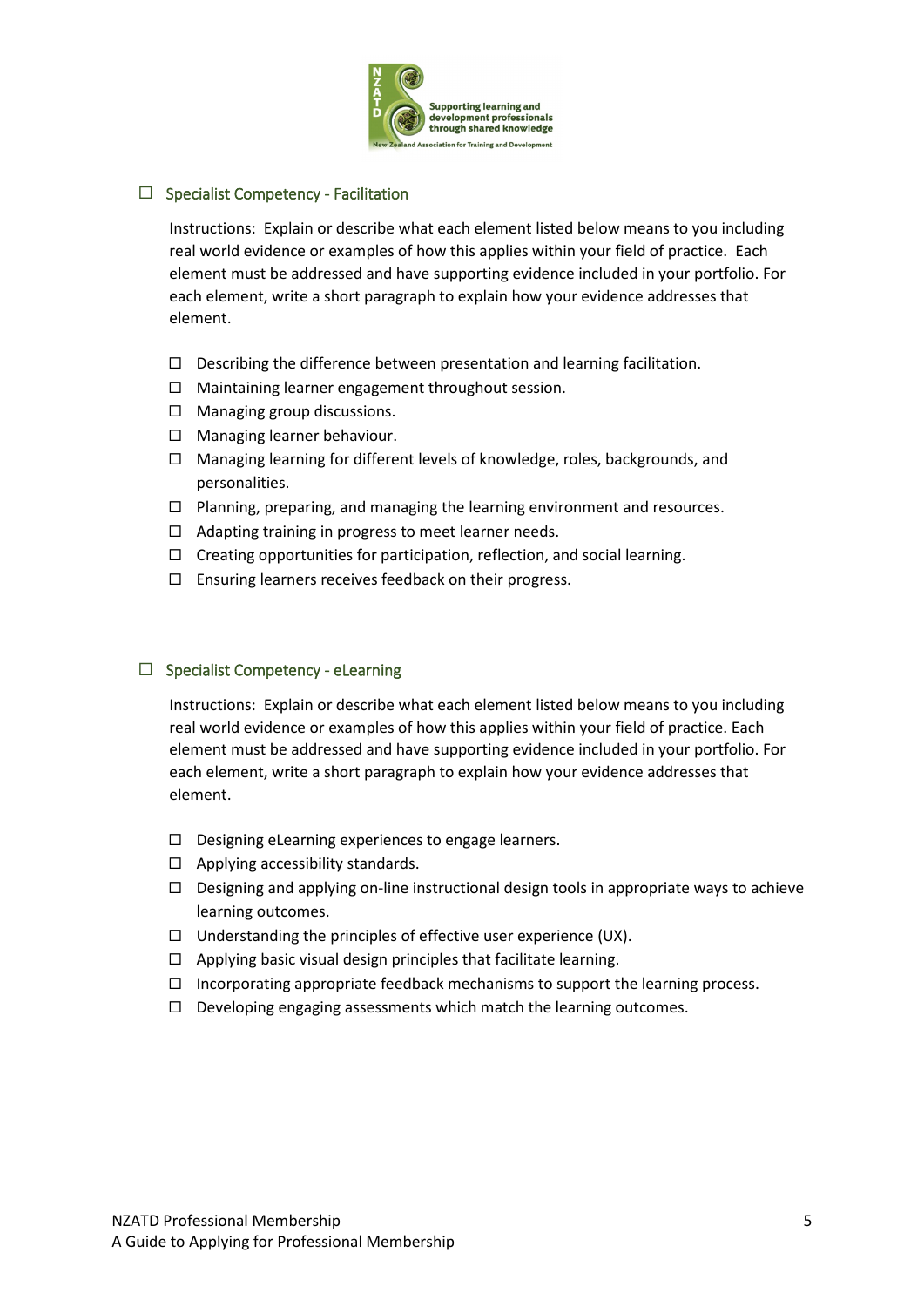

### $\Box$  Specialist Competency - Coaching

Instructions: Explain or describe what each element listed below means to you including real world evidence or examples of how this applies within your field of practice. Each element must be addressed and have supporting evidence included in your portfolio. For each element, write a short paragraph to explain how your evidence addresses that element.

- □ Distinguish between Coaching and Mentoring.
- $\Box$  Discuss the principles of coaching and compare different coaching models.
- $\Box$  Creating and implementing a coaching plan.
- $\Box$  Creating a positive coaching environment.
- $\Box$  Applying appropriate questioning techniques.
- $\Box$  Applying reflective listening techniques.
- $\Box$  Building rapport with the coachee.
- $\Box$  Monitoring coachee progress towards agreed goals.

### $\Box$  Specialist Competency - Informal/Social Learning

Instructions: Explain or describe what each element listed below means to you including real world evidence or examples of how this applies within your field of practice. Each element must be addressed and have supporting evidence included in your portfolio. For each element, write a short paragraph to explain how your evidence addresses that element.

- $\Box$  Identifying what Social Learning is and its purpose.
- $\square$  Describing the characteristics that define effective social learning mechanisms.
- $\Box$  Identifying a range of Social Learning techniques in the workplace.
- $\Box$  Designing and implementing Social Learning techniques within an organisational context.
- $\Box$  Outlining critical success factors when implementing Social Learning.
- $\Box$  Engaging and managing participation in Social Learning groups.
- $\Box$  Evaluating and evolving Social Learning.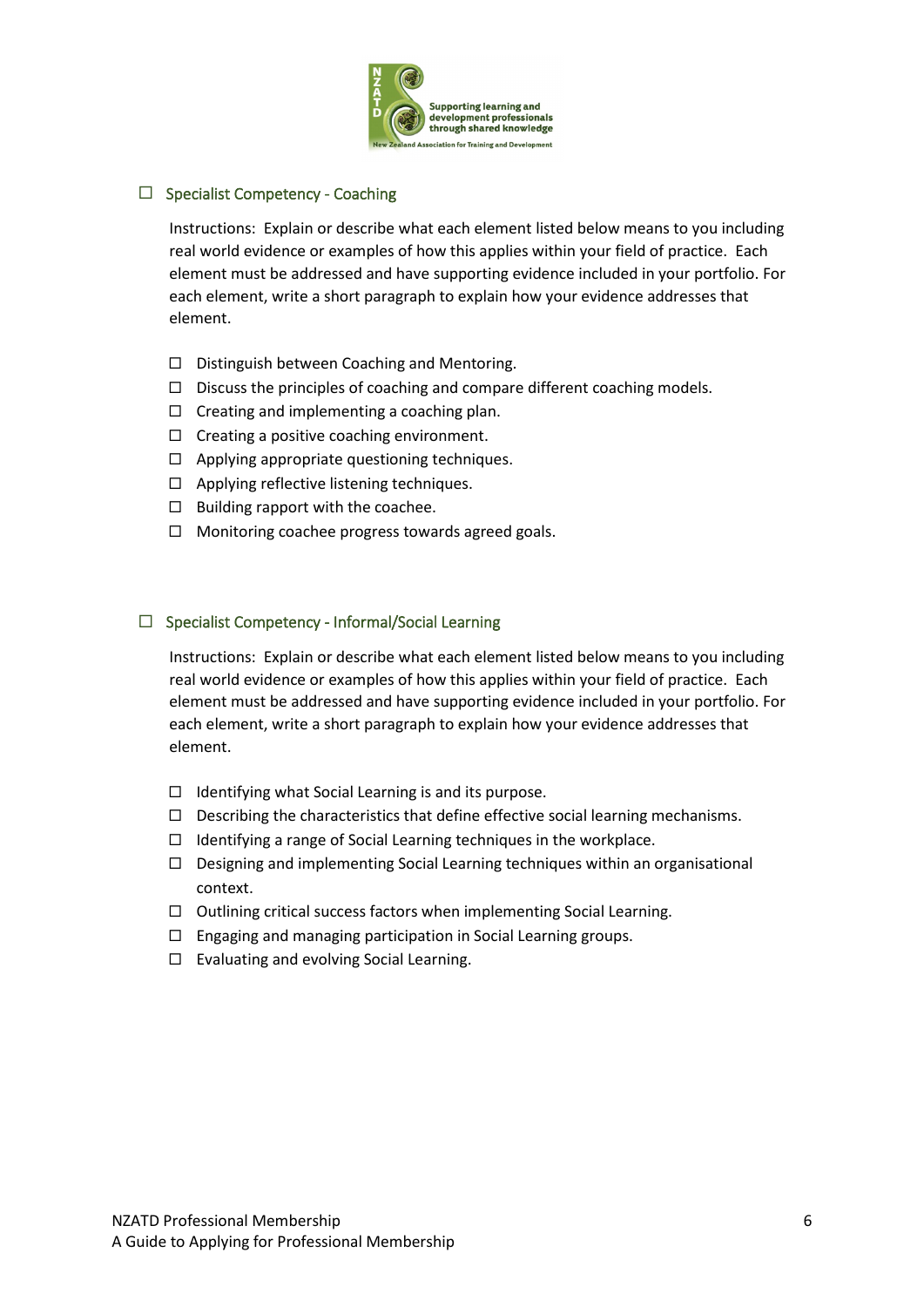

### $\Box$  Specialist Competency - Assessment

Instructions: Explain or describe what each element listed below means to you including real world evidence or examples of how this applies within your field of practice. Each element must be addressed and have supporting evidence included in your portfolio. For each element, write a short paragraph to explain how your evidence addresses that element.

- $\Box$  The purpose of assessment.
- $\Box$  The differences between summative assessment and formative assessments.
- $\Box$  Designing assessments to ascertain whether learning objectives have been met.
- $\Box$  Clarifying evidence requirements for assessments.
- $\Box$  Creating a range of assessment techniques.
- $\Box$  Evaluating assessment effectiveness and how to adjust if needed.
- $\Box$  Formulating effective assessment questions.
- $\Box$  Designing and developing appropriate feedback for assessment outcomes.
- $\Box$  Providing assessment data to identified target groups.

### $\Box$  Specialist Competency - Evaluation

Instructions: Explain or describe what each element listed below means to you including real world evidence or examples of how this applies within your field of practice. Each element must be addressed and have supporting evidence included in your portfolio. For each element, write a short paragraph to explain how your evidence addresses that element.

- $\Box$  Identifying at least two evaluation models.
- $\Box$  Defining key strategies for Evaluation.
- $\Box$  Identifying the different ways that Evaluation can be applied.
- $\Box$  Planning evaluation strategies for each of the training objectives in a lesson plan.
- $\Box$  Measuring reaction to the training intervention.
- $\Box$  Measuring learning pre- and post-training.
- $\Box$  Measuring on the job application of learning.
- $\Box$  Measuring the intervention's impact on organisational outcomes.
- $\Box$  Measuring the financial impact of learning.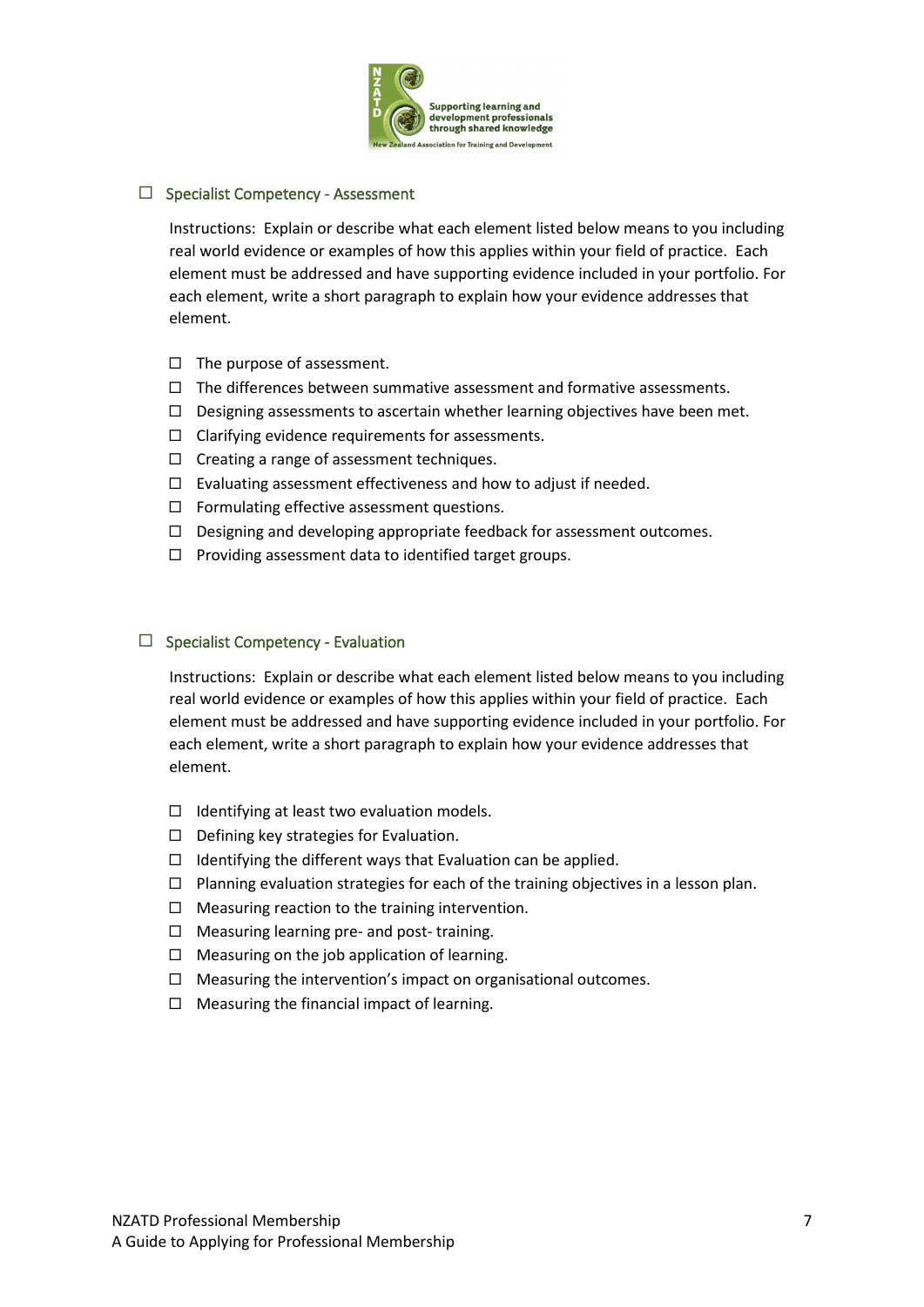

### $\Box$  Specialist Competency - Learning Leader

Instructions: Explain or describe what each element listed below means to you including real world evidence or examples of how this applies within your field of practice. Each element must be addressed and have supporting evidence included in your portfolio. For each element, write a short paragraph to explain how your evidence addresses that element.

- $\Box$  Developing and maintaining strong working relationships with key business stakeholders.
- $\Box$  Developing and maintaining effective L&D reporting systems.
- $\Box$  Planning and overseeing the L&D project lifecycle.

### $\Box$  Specialist Competency - Learning Strategist

Instructions: Explain or describe what each element listed below means to you including real world evidence or examples of how this applies within your field of practice. Each element must be addressed and have supporting evidence included in your portfolio. For each element, write a short paragraph to explain how your evidence addresses that element.

- $\Box$  Providing input into business strategy at Executive and Board level through a learning lens.
- $\Box$  Developing business cases for strategic L&D initiatives.
- $\Box$  Champions L&D with strategic stakeholders.
- $\Box$  Managing the delivery of learning at the enterprise level.
- $\Box$  Managing Strategic Learning Initiatives to support organisational talent management.

*Go to Section 5: Referee Statements*.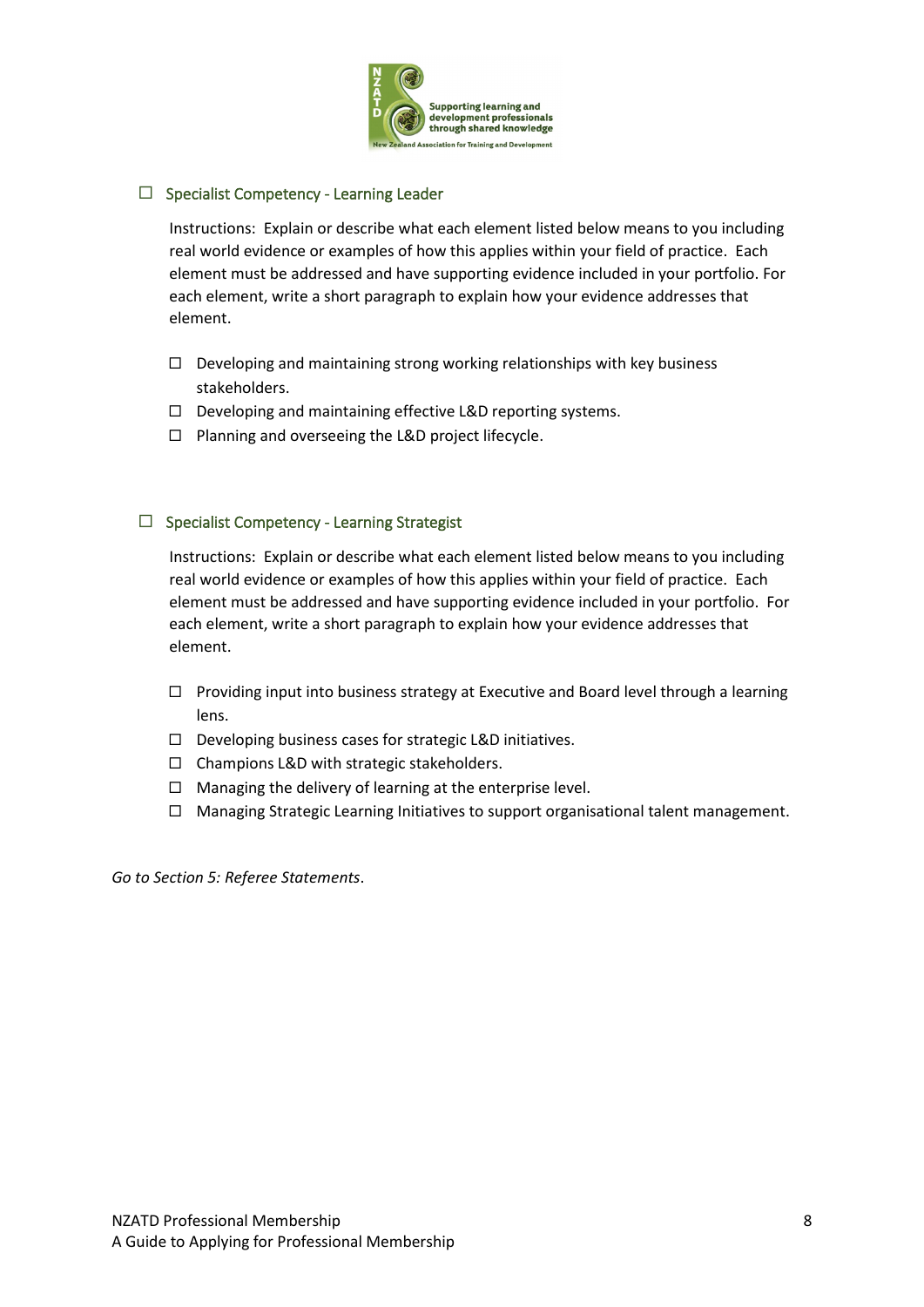

### **Section 5: Referee Statements**

- *5.* You must supply four referees as part of your application:
	- If employed, two employer representatives who know your work or if consulting, two clients who have commissioned your work. *and*
	- Two learners.
	- Download the **Referee Form**.
	- $\Box$  Add the four completed referee forms to your portfolio of evidence.

*Go to Section 6: Submit your Application*.

### **Section 6: Submit your Application**

Congratulations. You are ready to submit your application. The application process includes completing an application form and submitting it along with your portfolio of evidence.

- □ 1. Download the **Application Form** and complete it. In this, you will provide core information about yourself and your application.
- $\Box$  2. Submit your application by emailing the application form to nzatd@nzatd.org.nz.

You will get confirmation email that your application has been received. Application assessments can take up to four weeks. We will let you know the outcome by email or contact you if we have any questions.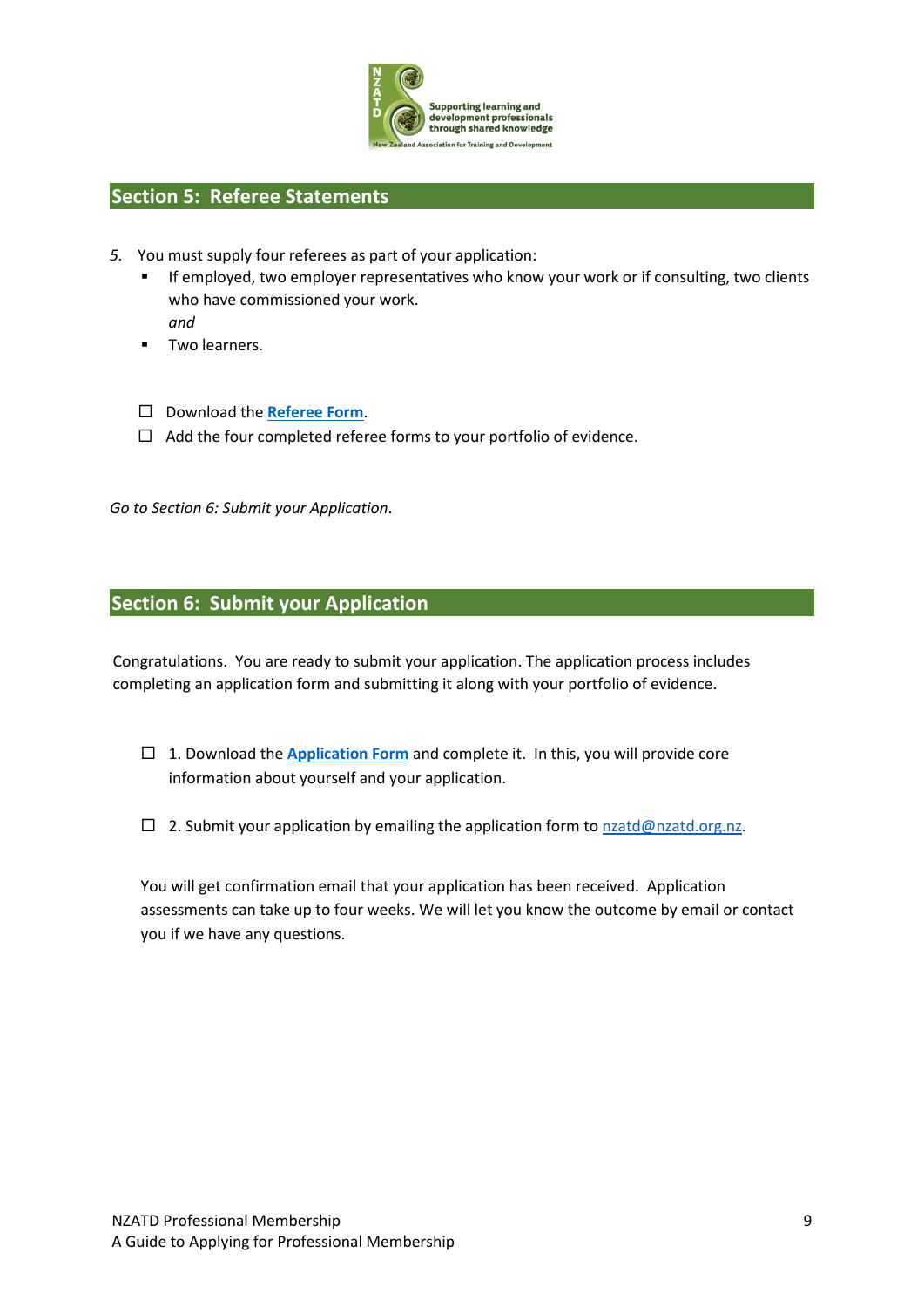

### **Commonly Asked Questions**

### **Q: What is a Portfolio of Evidence?**

- A: In this application, you will create a Portfolio of Evidence. This is a range of documents or examples of either your thinking or your work. It is how you demonstrate application within your field of practice. Evidence examples can vary such as (but not limited to):
	- Lessons plans
	- Personal reflections/diary
	- Peer reviews
	- Planning documents
	- Scope documents
	- Needs analysis documents
	- Evaluations
	- Photos
	- Videos
	- Interviews
	- Strategy documents
	- Subject matter expert requirements and reflections
	- Email correspondence
	- Self-evaluation
	- eLearning modules
	- On-the-job resources/cheat sheets
	- Facilitator guides
	- Participant guides
	- On-job resources
	- Evaluation forms
	- Feedback forms
	- Power-point presentations.

### **Q: What is the average time taken to prepare an application?**

A: It can vary depending on the application process you take and the amount of evidence you provide. As an approximate guideline, an application may take anything from half to day to a few days.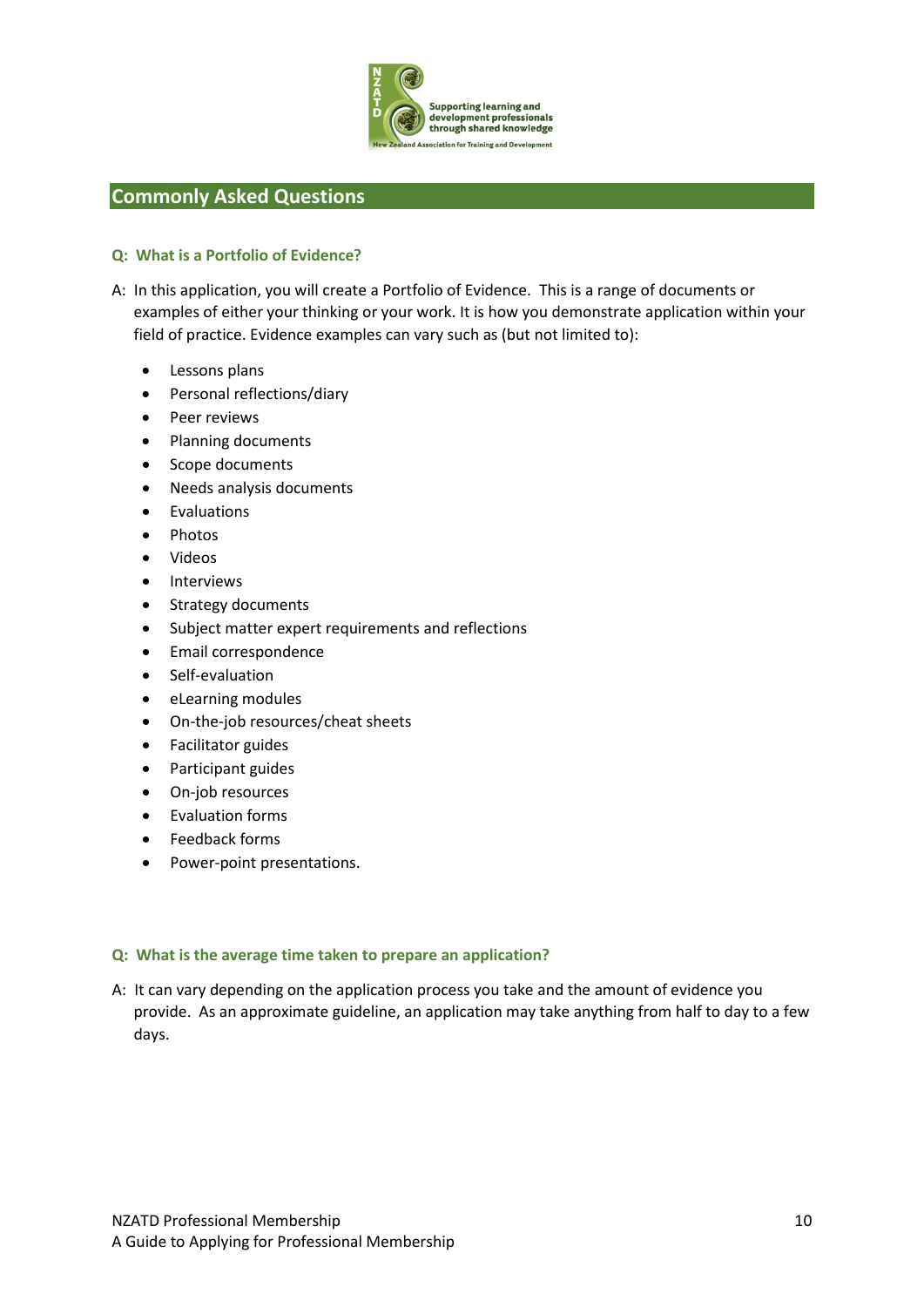

### **Q: Do I need to have completed a formal qualification such as NZ Certificate in Adult Tertiary Teaching (Level 4 or 5), a National Certificate in Adult Education and Training (Level 4 or 5) or equal or higher qualification in adult learning and development to apply for professional membership?**

A: No, you don't. There are two evidence pathways to following – one for people with a qualification and one without. In other words, you can still apply for membership without an existing qualification.

### **Q: What are the different pathways for someone who has a qualification and someone who does not?**

### A: No qualification

- 1. Provide evidence for the core competency Adult Learning Principles.
- 2. Provide evidence for the core competency Learning Development Practice.
- 3. Choose at least one specialist area and provide evidence for this competency
	- Instructional Design
	- On-Job Training
	- Facilitation
	- eLearning
	- Coaching
- Informal/Social Learning
- Assessment
- Evaluation
- Learning Leader
- Learning Strategist

### B: Existing qualification

- 1. Provide a copy of your qualification. You do not need to provide evidence for the core competencies.
- 2. Choose at least one specialist area and provide evidence for this competency
	- Instructional Design
	- On-Job Training
	- Facilitation
	- eLearning
	- Coaching
- Informal/Social Learning
- Assessment
- Evaluation
- Learning Leader
- Learning Strategist

### **Q: How long does it take for an application to be reviewed?**

A: The NZATD Board of Studies Panel will try to process professional membership applications within four weeks. It will take longer if some information is missing.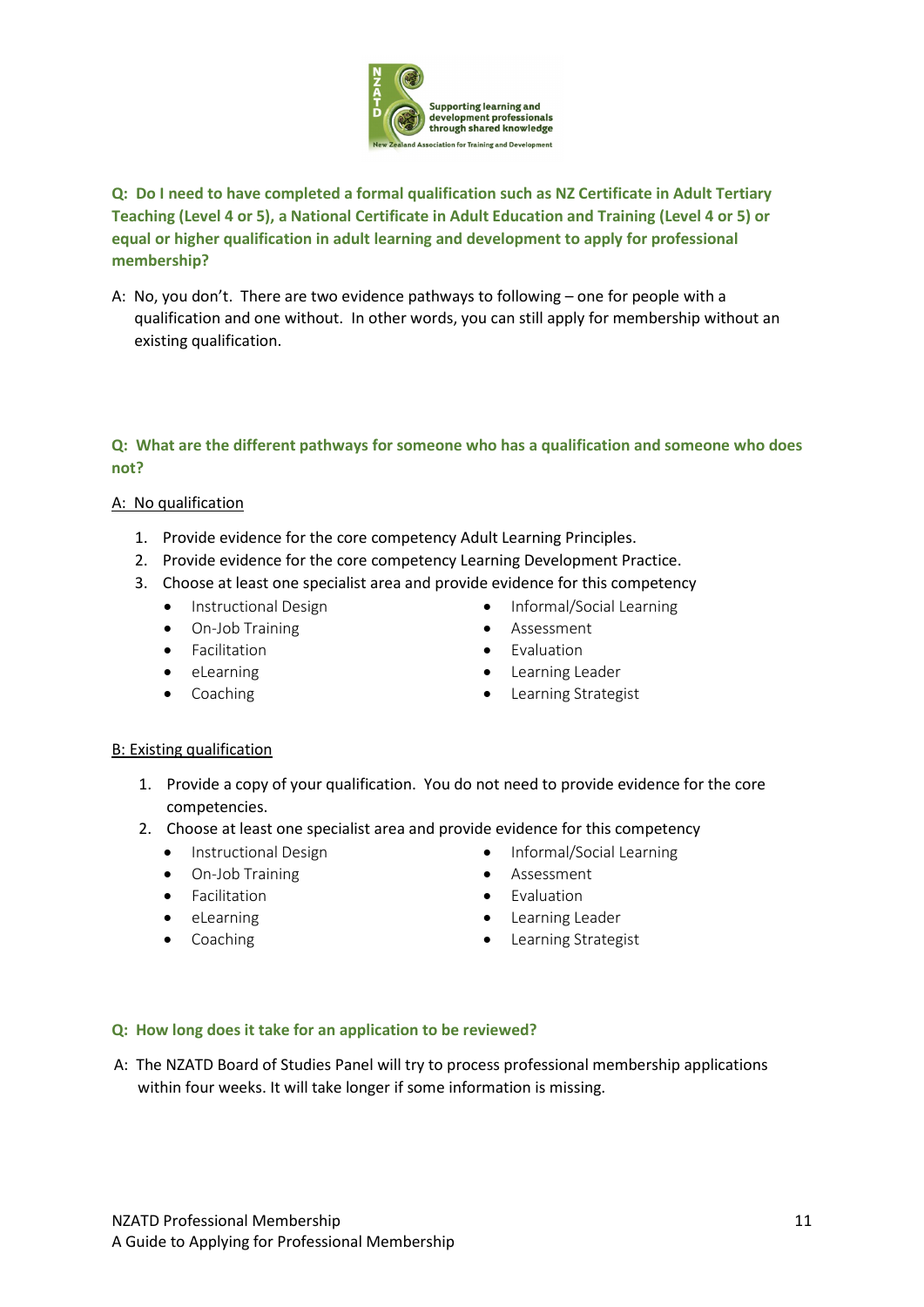

### **Q: Do I need to address every Competency element within a chosen competency?**

A: Yes, every element for a competency must be addressed. E.g. if you choose Instructional Design, all 9 elements must be addressed:

### • Instructional Design:

- $\Box$  Instructional design, its purpose and key elements.
- $\Box$  Conducting a needs assessment.
- $\Box$  Conducting a learning needs analysis.
- $\Box$  Designing learning activities consistent with adult learning principles.
- $\square$  Designing learning activities which achieve learning objectives.
- $\Box$  Designing to meet accessibility standards.
- $\square$  Building assessment into the learning design.
- $\Box$  Employing appropriate engagement techniques.
- $\square$  Using appropriate techniques to enable others to deliver on the learning design.

### **Q: How many evidence examples do I need to include?**

A: There is no set amount. Just as long as you demonstrate all elements within a competency. You might be able to demonstrate this with one or two examples or you might need more.

### **Q: What happens if I don't provide enough evidence to meet the requirements for Professional Membership?**

A: We want you to succeed. If you don't provide enough evidence in your initial submission, we will work with you to help you achieve the required standard. This could include (but is not limited to) submitting extra information or an interview with the panel.

If it is felt that you are not yet ready to submit your application, the NZATD Board will explain what else you need to do and if required allocate a mentor to work with you to guide you on what further learning and/or experience is required.

### **Q: Will my referees be contacted?**

A: Depending on the level of information provided, the NZATD Board reserve the right to contact referees.